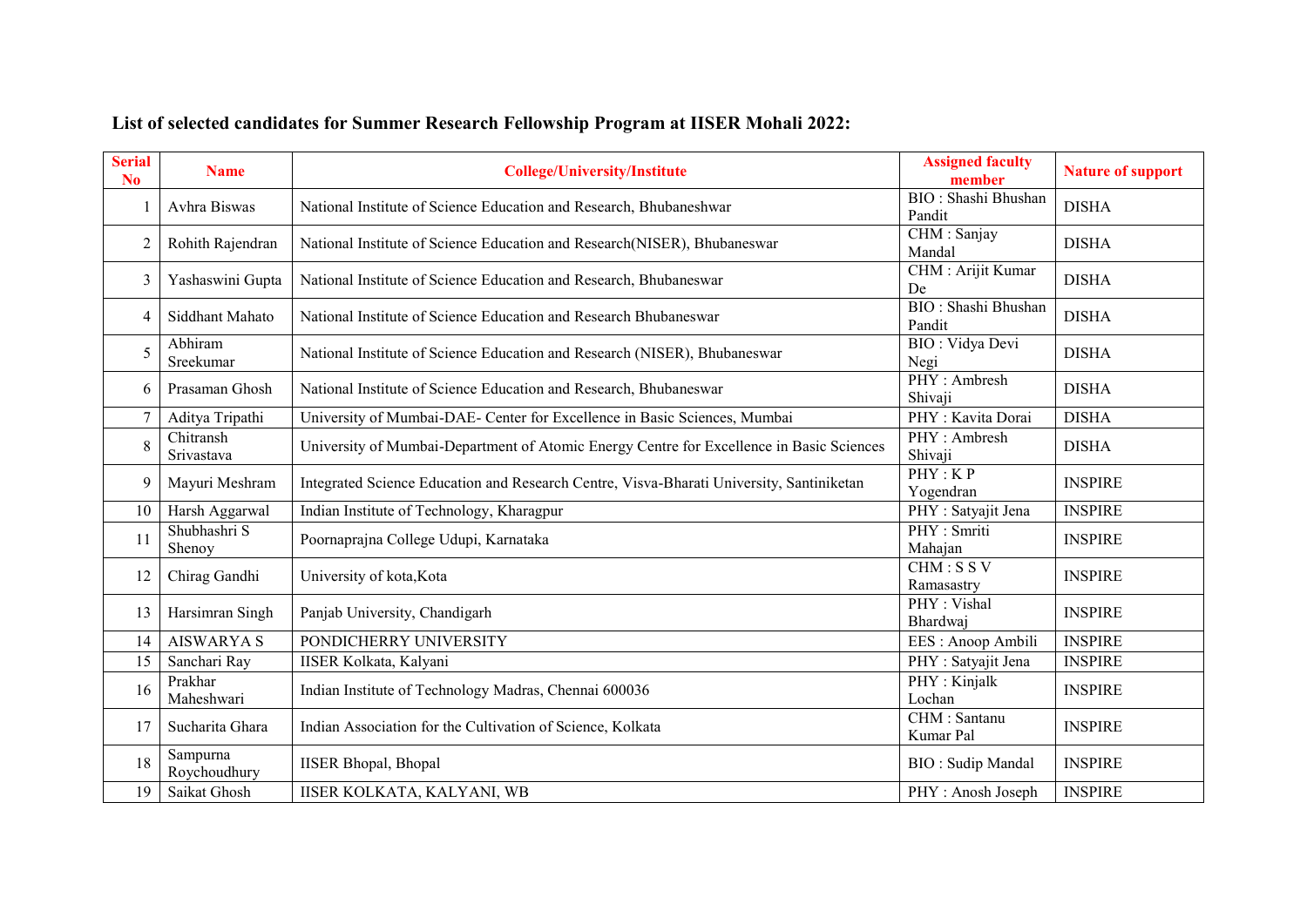| 20 | Sangeetha B Nair                | Mar Ivanios College, Nalanchira, Thiruvananthapuram, University of Kerala       | CHM : Ramesh<br>Ramachandran  | <b>INSPIRE</b>                   |
|----|---------------------------------|---------------------------------------------------------------------------------|-------------------------------|----------------------------------|
| 21 | RITHU GOKUL.<br>$\rm K$         | <b>IISER Kolkata</b>                                                            | <b>BIO: N G Prasad</b>        | <b>INSPIRE</b>                   |
| 22 | Vishvas Ranjan                  | UM DAE Centre For Excellence in Basic Sciences, Mumbai                          | MTH: Santhosh<br>Kumar Pamula | <b>INSPIRE</b>                   |
| 23 | Soumitra Das                    | Jadavpur University                                                             | MTH: Aribam<br>Chandrakant    | <b>INSPIRE</b>                   |
| 24 | Arpit Awasthi                   | Sri Sathya Sai Institute Of Higher Learning Prasanthinilayam                    | EES: Vinayak Sinha            | <b>INSPIRE</b>                   |
| 25 | <b>TARUN KUMAR</b>              | Visvesvaraya National Institute of Technology, Nagpur                           | CHM : Ujjal Gautam            | <b>INSPIRE</b>                   |
| 26 | <b>Bharti Pandit</b>            | Amity University Noida Uttar Pradesh                                            | PHY: Ananth<br>Venkatesan     | <b>INSPIRE</b>                   |
| 27 | <b>RAMKIRAN S</b>               | <b>IISER THIRUVANANTHAPURAM</b>                                                 | PHY: Ramandeep S<br>Johal     | <b>INSPIRE</b>                   |
| 28 | Sanyam Sain                     | Indian Institute of Science, Bangalore                                          | PHY: Ramandeep S<br>Johal     | <b>INSPIRE</b>                   |
| 29 | Sanskar<br>Bhagowati            | Indian Institute of Science Education and Reaseach Kolkata                      | PHY: Ananth<br>Venkatesan     | Ishan Uday (NER)                 |
| 30 | harshwardhan                    | IISER kolkata, mohanpur                                                         | EES: Sourabh<br>Bhattacharya  | <b>KVPY</b>                      |
| 31 | Soumyodeep Das                  | IISER Kolkata, Mohanpur campus, Kalyani                                         | BIO: Sadhan<br>Chandra Das    | <b>KVPY</b>                      |
| 32 | Maria<br>Kondooparambil<br>Sabu | <b>IISER Pune, Pune</b>                                                         | BIO: J Gowrishankar           | <b>KVPY</b>                      |
| 33 | Surjyatapo Basu                 | Indian Statistical Institute, Kolkata                                           | MTH: Amit<br>Kulshrestha      | <b>KVPY</b>                      |
| 34 | Ujjwal<br>Basumatary            | Indian Institute of Science, Bangalore                                          | PHY: Anosh Joseph             | <b>KVPY</b>                      |
| 35 | Rishampreet Kaur                | Thapar Institute of Engineering and Technology, Patiala                         | BIO: Sadhan<br>Chandra Das    | <b>MCM</b>                       |
| 36 | Subha Mitra                     | St. Xavier's college (Autonomous), university of Calcutta, Kolkata, West Bengal | PHY: Kinjalk<br>Lochan        | Swami Vivekananda<br>Scholarship |
| 37 | Ravi kumar                      | IISER Kolkata, Kolkata                                                          | EES: Chandrakanta<br>Ojha     | <b>PMS</b>                       |
| 38 | <b>SRISHTI</b>                  | PANJAB UNIVERSITY, CHANDIGARH                                                   | CHM: Sanjay Singh             | NA                               |
| 39 | <b>Mifron Fernandes</b>         | Indian Institute of Technology Madras, Chennai, Tamil Nadu, 600036              | MTH: Tanusree<br>Khandai      | <b>NA</b>                        |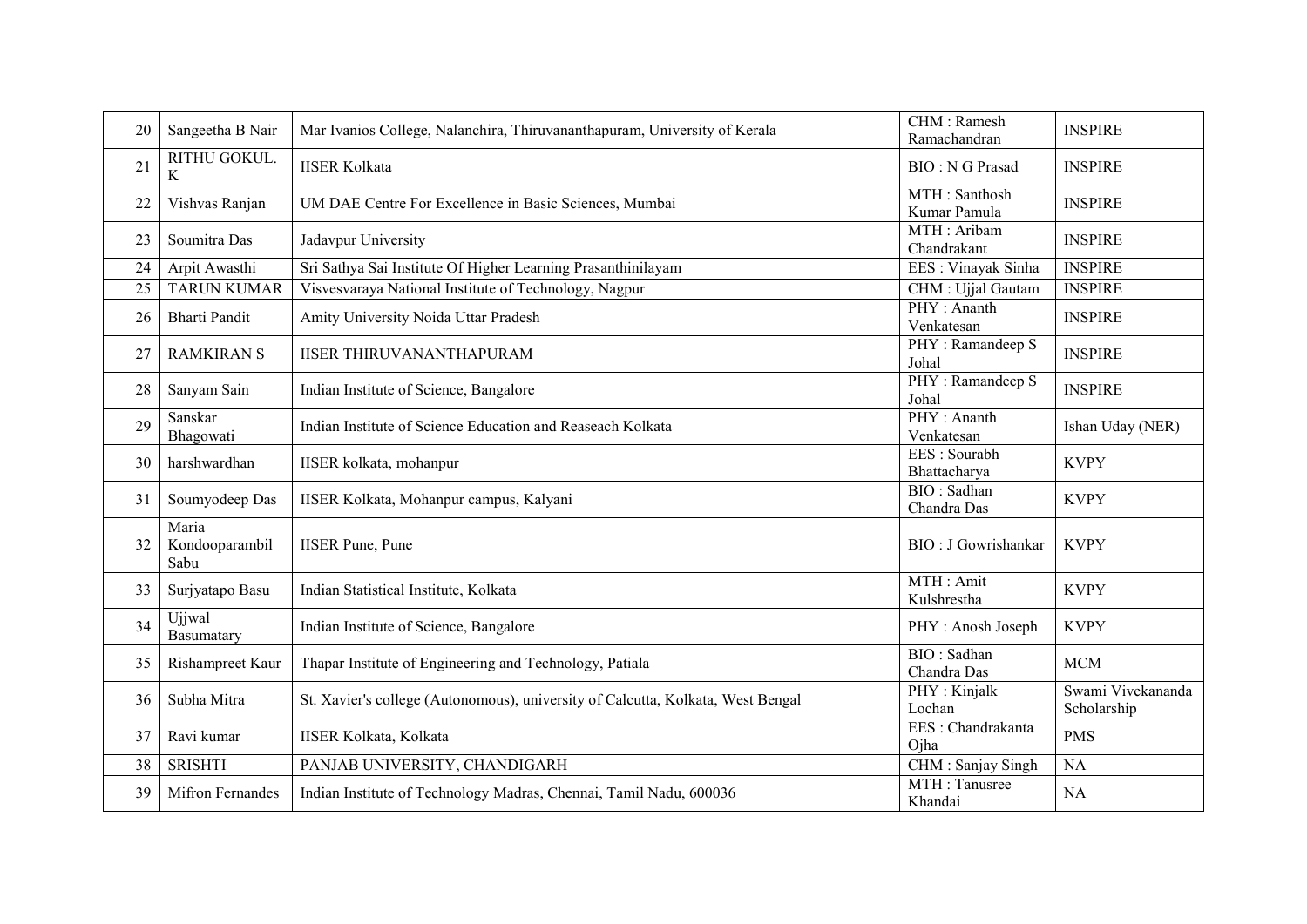| 40 | Sachin Kumar<br>Mishra           | Sri Sathya Sai Institute Of Higher Learning Prasanthinilayam                                           | EES: Vinayak Sinha                | <b>NA</b> |
|----|----------------------------------|--------------------------------------------------------------------------------------------------------|-----------------------------------|-----------|
| 41 | Neeraj Kumar<br>Maurya           | Indian Institute of Technology Kharagpur, Kharagpur West Bengal                                        | MTH: Tanusree<br>Khandai          | <b>NA</b> |
| 42 | Shivam Singh                     | Indian Institute of Technology, Jodhpur                                                                | CHM : Ramesh<br>Ramachandran      | <b>NA</b> |
| 43 | Tamoghna Kar                     | RAMAKRISHNA MISSION VIVEKANANDA EDUCATIONAL AND RESEARCH<br>INSTITUTE, BELUR MATH, HOWRAH, WEST BENGAL | MTH: Krishnendu<br>Gongopadhyay   | NA        |
| 44 | Krishnamoorthy<br>M              | Pondicherry University, Puducherry.                                                                    | EES: Yunus Ali<br>Pulpadan        | <b>NA</b> |
| 45 | Nirmegh Basu                     | Indian Institute of Science Education and Research, Thiruvananthapuram                                 | BIO: Rachna Chaba                 | <b>NA</b> |
| 46 | Vallabh Vibhu                    | <b>IISER Berhampur</b>                                                                                 | PHY: Sandeep Goyal                | <b>NA</b> |
| 47 | Sourabh Kumar<br><b>Barik</b>    | University Of Calcutta                                                                                 | PHY: Sandeep Goyal                | <b>NA</b> |
| 48 | Surajit Manna                    | <b>IISER Berhampur</b>                                                                                 | CHM: Jino George                  | <b>NA</b> |
| 49 | Ashini Kaushik                   | Centre for Human Genetics, Bangalore (Bangalore University)                                            | BIO: Rajesh<br>Ramachandran       | <b>NA</b> |
| 50 | Litan Dutta                      | Indian Institute Of Technology (Indian School Of Mines), Dhanbad                                       | EES: Yunus Ali<br>Pulpadan        | <b>NA</b> |
| 51 | Sonia                            | IIT ROPAR, Rupnagar (Punjab)                                                                           | CHM: SSV<br>Ramasastry            | <b>NA</b> |
| 52 | <b>ANIV</b><br><b>CHATTERJEE</b> | Chandigarh University                                                                                  | BIO: Anand K<br>Bachhawat         | <b>NA</b> |
| 53 | Arshi Rizvi                      | Miranda House, University of Delhi, Delhi                                                              | MTH : Amit<br>Kulshrestha         | NA        |
| 54 | Harsha                           | SGGS college sector 26, Chandigarh                                                                     | PHY: Samir Kumar<br><b>Biswas</b> | <b>NA</b> |
| 55 | Praisy David                     | <b>IIT</b> Gandhinagar                                                                                 | HSS: Anu Sabhlok                  | <b>NA</b> |
| 56 | Gandhar Kulkarni                 | BITS Pilani Pilani Campus                                                                              | MTH: Santhosh<br>Kumar Pamula     | <b>NA</b> |
| 57 | Arunima Raghav                   | Shiv Nadar Institute of Eminence, Greater Noida                                                        | HSS: Anu Sabhlok                  | <b>NA</b> |
| 58 | Janvi                            | Panjab university, chandigarh                                                                          | BIO: Rachna Chaba                 | <b>NA</b> |
| 59 | Yash Prabhat                     | <b>IISER Bhopal</b>                                                                                    | PHY: Kavita Dorai                 | <b>NA</b> |
| 60 | Ritoprovo Roy                    | Ramakrishna Mission Vivekananda Centenary College, Rahara                                              | MTH: Krishnendu<br>Gongopadhyay   | <b>NA</b> |
| 61 | Dinesh Kumar                     | Sardar Vallabhbhai National Institute of Technology                                                    | MTH: Lingaraj Sahu                | <b>NA</b> |
| 62 | Vivekananda                      | Visva-Bharati University, Santiniketan                                                                 | <b>BIO: N G Prasad</b>            | <b>NA</b> |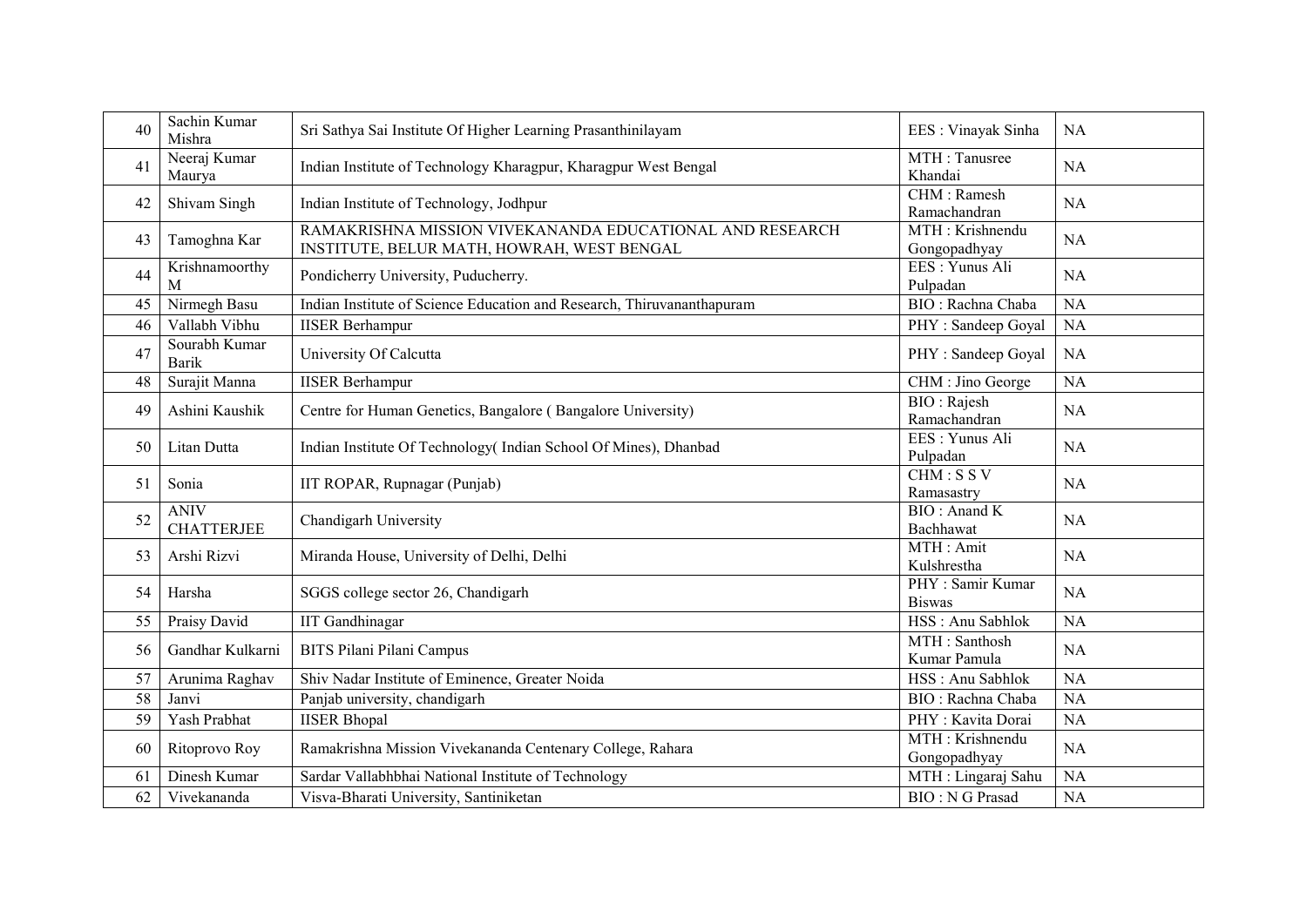|    | Nandi                              |                                                                                             |                                        |             |
|----|------------------------------------|---------------------------------------------------------------------------------------------|----------------------------------------|-------------|
| 63 | Supriya gupta                      | Panjab university, Chandigarh                                                               | EES: Sunil A Patil                     | NA          |
| 64 | Shramana Halder                    | Maulana Azad College, kolkata                                                               | <b>BIO</b> : Rhitoban Ray<br>Choudhury | NA          |
| 65 | Arjun Mane                         | Indian Institute of Science Education and Research, Bhopal.                                 | CHM: Suman Kumar<br>Barman             | NA          |
| 66 | Monika                             | Kurukshetra university Kurukshetra                                                          | PHY: Vishal<br>Bhardwai                | NA          |
| 67 | <b>HARIHARAN M</b><br>A            | ALAGAPPA UNIVERSITY, KARAIKUDI                                                              | CHM : Sugumar<br>Venkataramani         | <b>SSRP</b> |
| 68 | Tapendu Dhara                      | Jadavpur University, Kolkata                                                                | EES : Sharmila<br>Bhattacharya         | <b>SSRP</b> |
| 69 | Kanchan Shaikh                     | Indian Institute of Technology Kanpur                                                       | CHM : Debashis<br>Adhikari             | <b>SSRP</b> |
| 70 | Naina Chahal                       | DAV Postgraduate college, sec-10, chandigarh                                                | CHM: Sanjay Singh                      | <b>SSRP</b> |
| 71 | <b>CHIRANTAN</b><br><b>KAYAL</b>   | University Of Hyderabad                                                                     | CHM : Raj Kumar<br>Roy                 | <b>SSRP</b> |
| 72 | Akash Dip paik                     | Indian Association For The Cultivation Of Science                                           | CHM: Sabyasachi<br>Rakshit             | <b>SSRP</b> |
| 73 | Zainab Khatun                      | St. Xavier's College (Autonomous), Kolkata                                                  | <b>BIO</b> : Samrat<br>Mukhopadhyay    | <b>SSRP</b> |
| 74 | Bhawana                            | Kirori mal college                                                                          | CHM: Sabyasachi<br>Rakshit             | <b>SSRP</b> |
| 75 | <b>LOKENDRA</b><br><b>PATEL</b>    | BR AMBEDKAR NATIONAL INSTITUTE OF TECHNOLOGY JALANDHAR PUNJAB<br>144011.                    | CHM: Sanjay<br>Mandal                  | <b>SSRP</b> |
| 76 | Abhigyan Deoli                     | NIT Durgapur                                                                                | CHM : Arijit Kumar<br>De               | <b>SSRP</b> |
| 77 | Diksha sharma                      | Cluster University of jammu, school of sciences                                             | EES: Anoop Ambili                      | <b>SSRP</b> |
| 78 | Vedhanthika<br>Madhavan            | Ashoka University, Sonepat, Haryana                                                         | <b>BIO</b> : Samrat<br>Mukhopadhyay    | <b>SSRP</b> |
| 79 | Ashrumochan<br>Gouda               | Visvesvaraya National Institute Of Technology, Nagpur                                       | CHM : R Vijaya<br>Anand                | <b>SSRP</b> |
| 80 | PALAK TYAGI                        | VISVESVARAYA NATIONAL INSTITUTE OF TECHNOLOGY , NAGPUR                                      | CHM : Santanu<br>Kumar Pal             | <b>SSRP</b> |
| 81 | <b>PRASHANT</b><br><b>TRIPATHI</b> | SRI SATHYA SAI INSTITUTE OF HIGHER LEARNING PRASANTHI NILAYAM<br>PUTTAPARTHI ANDHRA PRADESH | CHM : Ujjal Gautam                     | <b>SSRP</b> |
| 82 | Soumya Thakkar                     | Institute of Science, Nirma University, Ahmedabad                                           | <b>BIO</b> : J Gowrishankar            | <b>SSRP</b> |